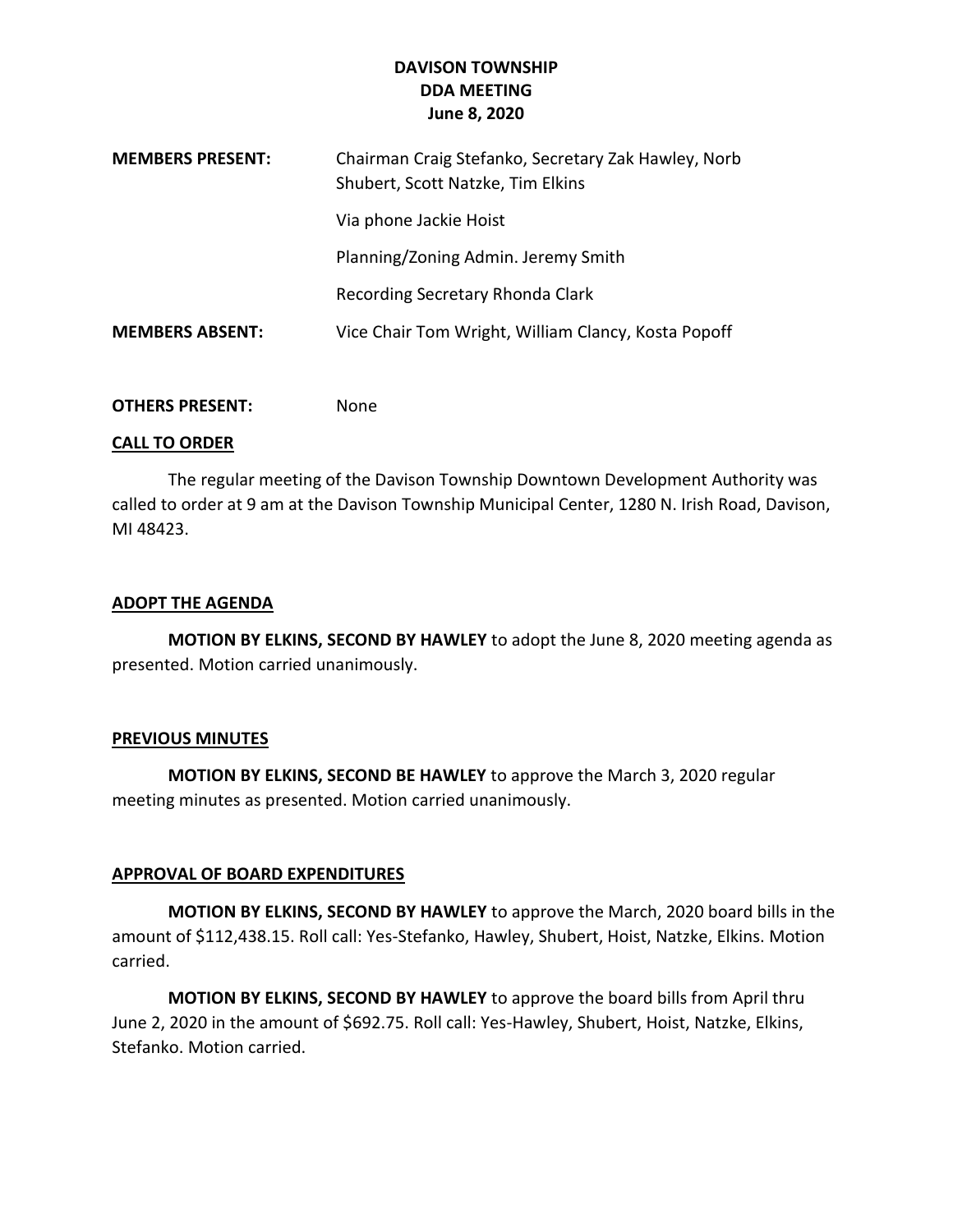## **DAVISON TOWNSHIP DDA MEETING June 8, 2020**

#### **REVENUE & EXPENDITURE REPORT**

Tim explained the March-April, 2020 expenditures were wages and utilities and the May, 2020 expenditures were for contract labor and utilities for a total of \$1,561.02. The revenue was from taxes and reimbursement for Gale Road repaving in the amount of \$251,918.94.

#### **PUBLIC COMMENT**

The public comment period was opened at 9:06 am and there were no comments.

#### **UNFINISHED BUSINESS**

None

#### **NEW BUSINESS**

#### **Appointment of DDA Officers**

**MOTION BY ELKINS, SECOND BY STEFANKO** to appoint Zak Hawley as Chairman of the Board. Motion carried unanimously.

**MOTION BY ELKINS, SECOND BY SHUBERT** to appoint Jackie Hoist as Vice Chairman of the Board. Motion carried unanimously.

**MOTION BY ELKINS, SECOND BY HAWELY** to appoint Scott Natzke as Secretary of the Board. Motion carried unanimously.

### **2020-2021 DDA Budget**

Tim explained that this fiscal year will allow the DDA Board to allocate funds in Capital Outlay for projects that have been discussed. There was further discussion about beautification and a possible fireworks display. Expanding the mowing and light poles with flags was other upcoming projects that the board would like to do. A drive around the district is still planned so that the board can focus on these projects with a better understanding of what the district needs and what will help the businesses in Davison Township.

**MOTION NATZKE, SECOND BY HAWLEY** to approve the 2020-2021 DDA Budget as presented. Roll call: Yes- Shubert, Stefanko, Hawley, Natzke, Hoist, Elkins. Motion carried.